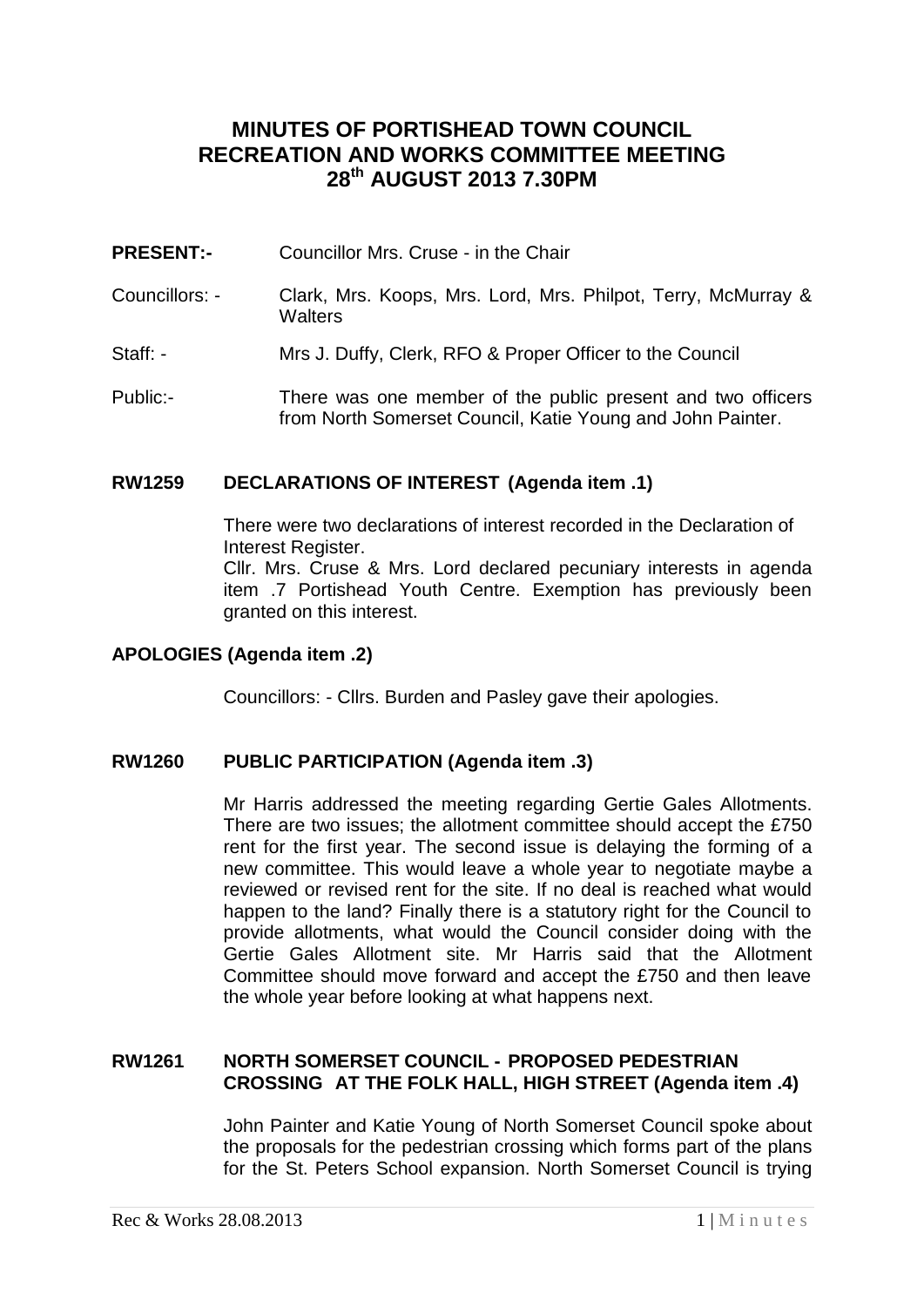to encourage parents to walk their children to school or just part of the way.

Ms Young mentioned the proposed charges at Roath Road car park. The meeting queried this fact and asked Ms Young to seek clarification and report back to the Town Council as it was their understanding that there would be no charges at this site.

Mr. Painter explained that plan A and plan B feature a number of options that can be used or disregarded as part of the proposal.

The Chairman invited members to comment on the options. The meeting discussed the closure of one of the pedestrian exits to the car park, the loss of the two staff car parking spaces to the front of the Folk Hall, the use of speed cushions and a raised table, the siting of the crossing further south and the 20mph speed limit.

The meeting was advised that the scheme would be paid for by North Somerset Council via S.106 monies, however the Town Council might be asked to contribute towards 'optional extra's', e.g. cycle stands.

Mr. Painter and Ms Young will review the Committees suggestions and produce a new plan, for review.

## **RECOMMENDATION that:-**

The Town Council requests that the northerly pedestrian exit to the car park remains open, the staff parking spaces are retained, the number of zigzag lines at the crossing are reduced, there should be no speed table or speed cushions, there is no requirement for additional cycle stands. The Town Council is in favour of an extension to the High Streets 20 mph speed limit and the addition of disabled parking bays in the car park on the proviso that there will be no overall loss of spaces. The siting of the zebra crossing should be as far south as possible within the constraints of the current road layout.

#### **RW1262 TO REVIEW THE FINAL VERSIONS OF THE PARKING RESTRICTIONS COVERING PORTISHEAD. (Agenda item 5.)**

The meeting discussed the final version of the parking restrictions covering the Portishead area.

## **Recommendation that:-**

The Town Council has no objections to the following double yellow lines proposals:

Harbour Road, St. Mary's Park Road, Church Road South, Down Road, Downleaze/Manor Close junction, Friary Road/West Hill/Channel View Road and Link Road

The Town Council objects to the proposal for Old Mill Road and believes it should be left as it is, as parking spaces are required within this area.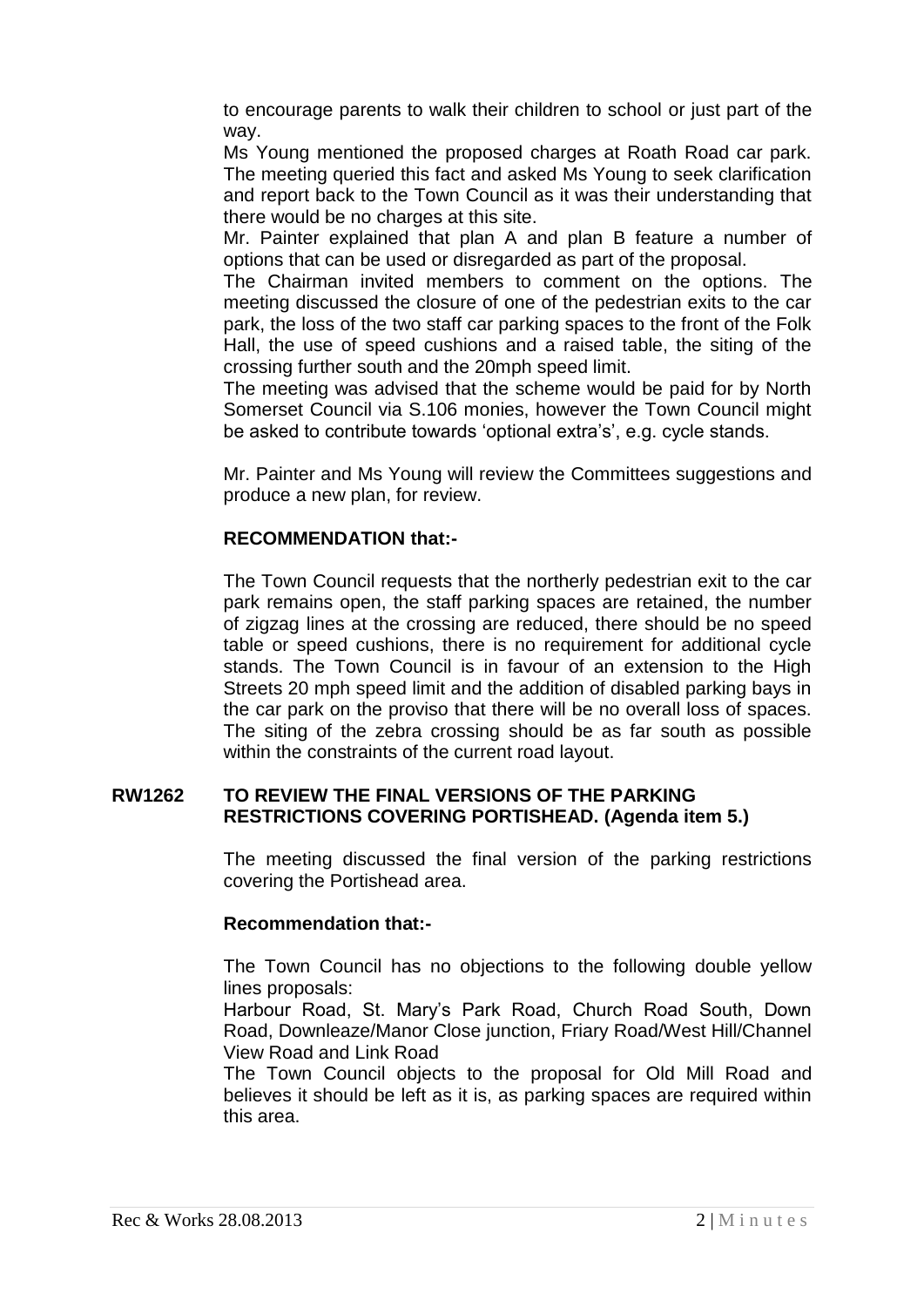# **RW1263 TO RECEIVE AN UPDATE ON THE WYNDHAM WAY TOILETS (Agenda item .6)**

The Clerk explained that the office is now in receipt of the lease from North Somerset Council for the Wyndham Way toilets. She advised the meeting that to date North Somerset Council have been unable to find the title deed for the site. The Clerk will convert the lease documents to PDF format and circulate a copy to the Council. All comments relating to the lease should be given to the Clerk by Thursday 5<sup>th</sup> September 2013.

The Clerk has spoken to Danfo; they have received the Town Council's order and will be programming the job into their schedule. They will be manufacturing the in-built toilets regardless of the title deed issue.

The Clerk was asked to double check whether planning permission is required for the redevelopment of the toilet.

#### **RW1264 TO RECEIVE AN UPDATE ON THE YOUTH CENTRE DEED OF TRANSFER AND LEASE (Agenda item .7)**

The Clerk confirmed that the Town Council's solicitor has been on holiday and to date no final version of the lease has been received. There have been various meetings between NSC, the Youth Centre and the Town Council. John Bird of North Somerset Council has continued to schedule work on the Youth Centre Building and deal with the issues raised in the Building Surveyors report. The Town Council received a quote from the Surveyors to re-look at the work carried out by NSC on the Youth Centre building, the quote was for £900. The Clerk made the decision not to progress the

surveying work due to the high cost. Another meeting has been arranged for the  $6<sup>th</sup>$  Sept with NSC to discuss the next steps.

## **RW1265 TO REVIEW QUOTES FOR REPLACEMENT CURTAINS/BLINDS AT REDCLIFFE BAY HALL (Agenda item .8)**

The meeting reviewed the report.

#### **RECOMMENDATION that:-**

The Town Council approves the quote B (ii) for the supply and installation of blinds to the Redcliffe Bay Hall at a cost of £1,150 + VAT.

## **RW1266 TO NOTE THE QUOTE FOR REPAIRS TO VARIOUS TOWN COUNCIL MAINTAINED PLAY AREAS**

The meeting noted that works will be going ahead to replace various swing seats, shackles, bushes and chains at three different play areas. The Clerk explained that there is subsidence under the swings on Mead Road and this was being investigated by G B Sport and Leisure.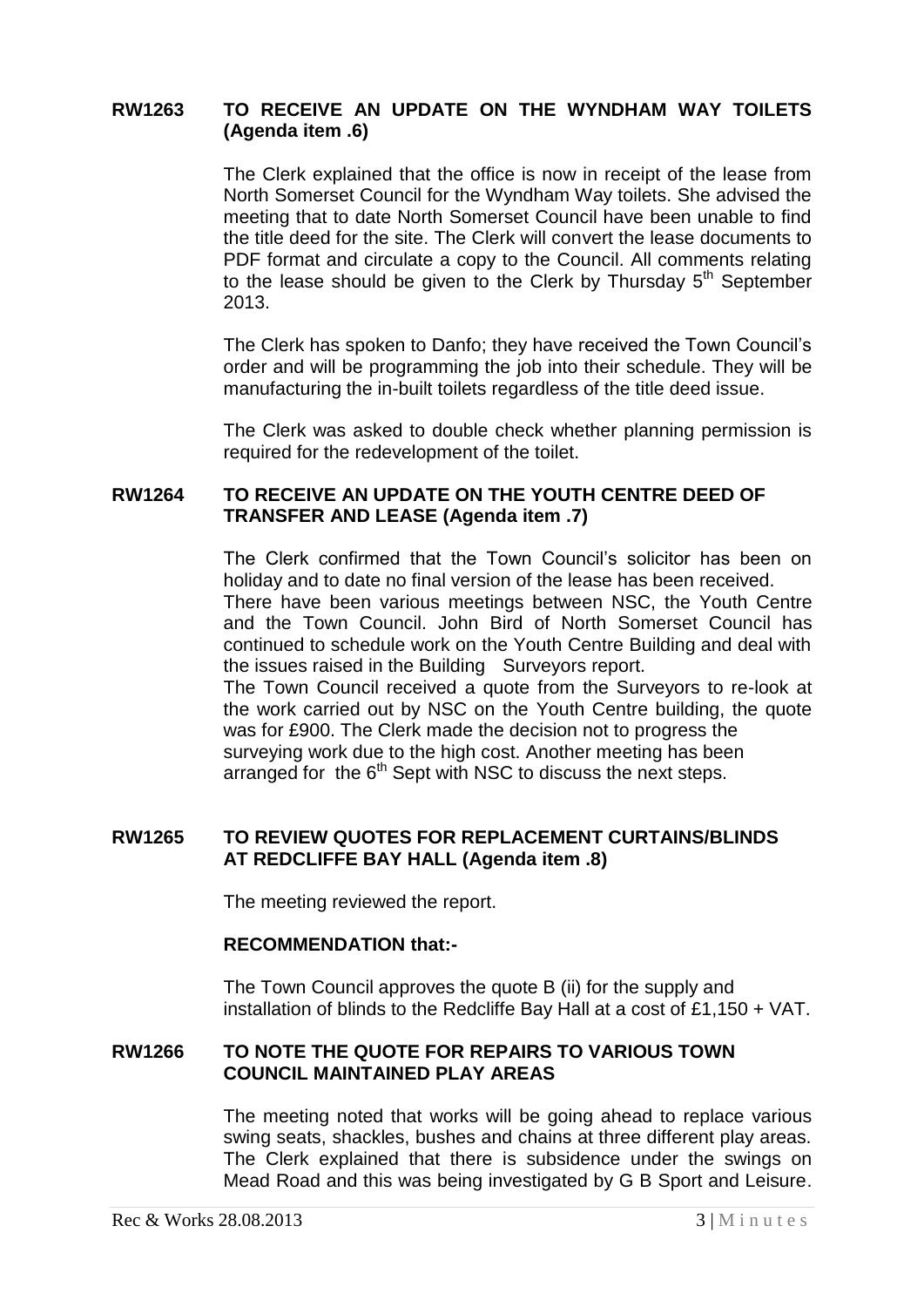Cllr. Mrs. Cruse and Cllr. McMurray will accompany G B Sport & Leisure on their site visit.

#### **RW1267 TO RECEIVE A VERBAL REPORT ON THE MEETING WITH PORTISHEAD FOOTBALL CLUB. (Agenda item .10)**

Cllr. Mrs Cruse explained that only James Hughes was available to attend the meeting, along with Cllr. Mrs. Philpot, Cllr. Walters, herself and the Clerk. An amicable frank discussion took place. The working party provided plenty of suggestions for them to investigate, but made it clear that selling off the Town Council's land for housing is unlikely to be acceptable.

# **RW1268 TO RECEIVE A REPORT ON THE MEETING WITH THE REDCLIFFE BAY SNOOKER CLUB TO DISCUSS THEIR LICENCE (Agenda item .11)**

The Clerk gave a report on the meeting attended by Cllr. Burden and herself with three representatives from the Redcliffe Bay Snooker Club. The main outcome of the meeting was the clubs agreement to pay £160 per month for the snooker hall. The Club insisted that they would be unable to afford the proposed rent increase of £200 from April 2014.

The Clerk advised the meeting that the Club were unhappy with the licence and would prefer not to have one at all.

#### **RECOMMENDATION that:**

The Chairman puts a recommendation to the next Council meeting based on the meeting with the Snooker Club.

## **RW1269 TO DISCUSS THE LAND AT THE RETREAT. (Agenda item .12)**

The meeting noted the update.

# **RW1270 TO RECEIVE ANY UPDATES ON CAR PARKING IN PORTISHEAD (Agenda item .13)**

There was nothing to discuss.

#### **RW1271 ITEMS FOR NEXT MEETING (Agenda item .14)**

- 1. To receive updates on car parking in Portishead
- 2. To discuss Community Resilience Cllr. Mrs Knights
- 3. To review the budget for the Redcliffe Bay Hall refurbishment works.